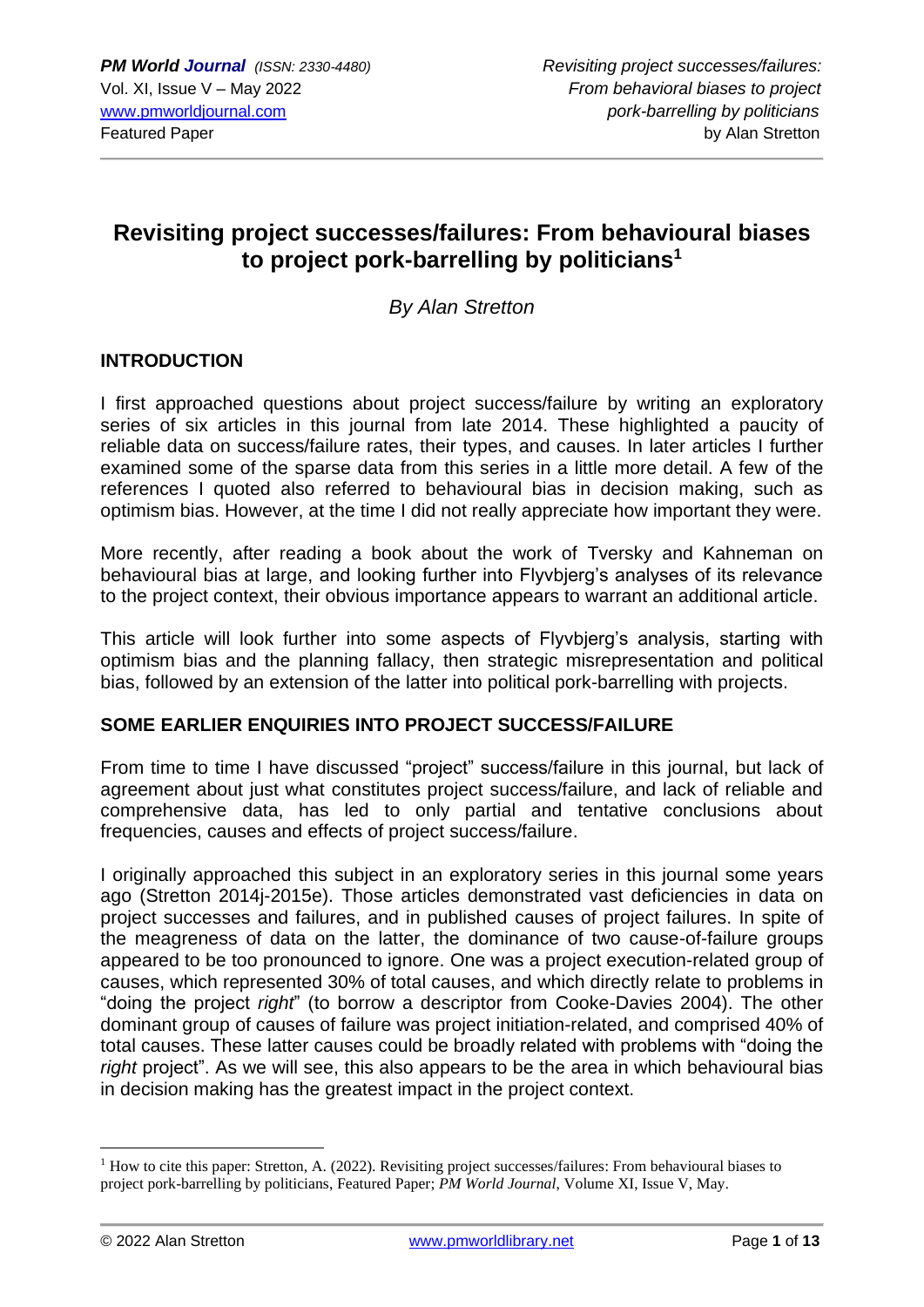Later, in Stretton 2018a, I discussed some of the above causes of failure in a little more detail, followed by Stretton 2018k, which included material from an article by Jenner 2015. This, in turn, included references to Kahneman, Flyvjberg, and behavioural biases, whose importance I had not fully appreciated at the time. However, just recently I came across an important book by Lewis 2017, which has notably enhanced my understanding of the importance of the work of Kahneman, and his colleague Tversky.

# **LEWIS' BOOK ON TVERSKY, KAHNEMAN, AND BEHAVIOURAL BIASES**

The book by Lewis 2017 is entitled *The Undoing Project: A friendship which changed our minds*. The friendship was between Amos Tversky and Daniel Kahneman, and the *undoing* related to assumptions about the decision-making process – specifically, about the ways in which the human mind errs, systematically, when forced to make judgements in uncertain situations. Their work created the field of behavioural economics, amongst many other new approaches, and led to Kahneman winning a Nobel Prize in Economic Sciences in 2002 (Tversky died in 1996).

This book automatically led me to thinking more seriously about the importance of behavioural biases in decision making in project management. Coincidentally, around this time David Pells brought to my attention a recent paper by Flyvbjerg on *Top ten behavioural biases in project management: An overview* (Flyvbjerg 2021), which draws heavily on the work of Tversky and Kahneman, and on his own very substantial discussions and interactions with the latter from around 2003. Some of his findings are now discussed.

# **FLYVBJERG'S TOP TEN BEHAVIOURAL BIASES IN PROJECT MANAGEMENT**

We start with a note on terminologies used by Flyvbierg, with the following quote from the abstract of his 2021 paper.

First, we argue it is a mistake to equate behavioural bias with cognitive bias, as is common. Cognitive bias is half the story; political bias is the other half.

If I have understood him correctly, Flyvbjerg has used the terminology *cognitive bias* to describe "the ways in which the human mind subconsciously errs, systematically, when forced to make judgements in uncertain situations", as noted above in referring to the book on Tversky and Kahneman,.

Regarding *political bias*, Flyvbjerg tends to focus specifically on "strategic misrepresentation aimed at getting project underway", which he describes elsewhere as "the deliberate 'cooking' of forecasts to get ventures started". His discussions with Kahneman about adding this form of bias to the latter's cognitive bias approach led to the following note in Flyvbjerg 2021.

When Kahneman and I compared notes again, we agreed the balanced position regarding real-world decision-making is that both cognitive and political biases influence outcomes.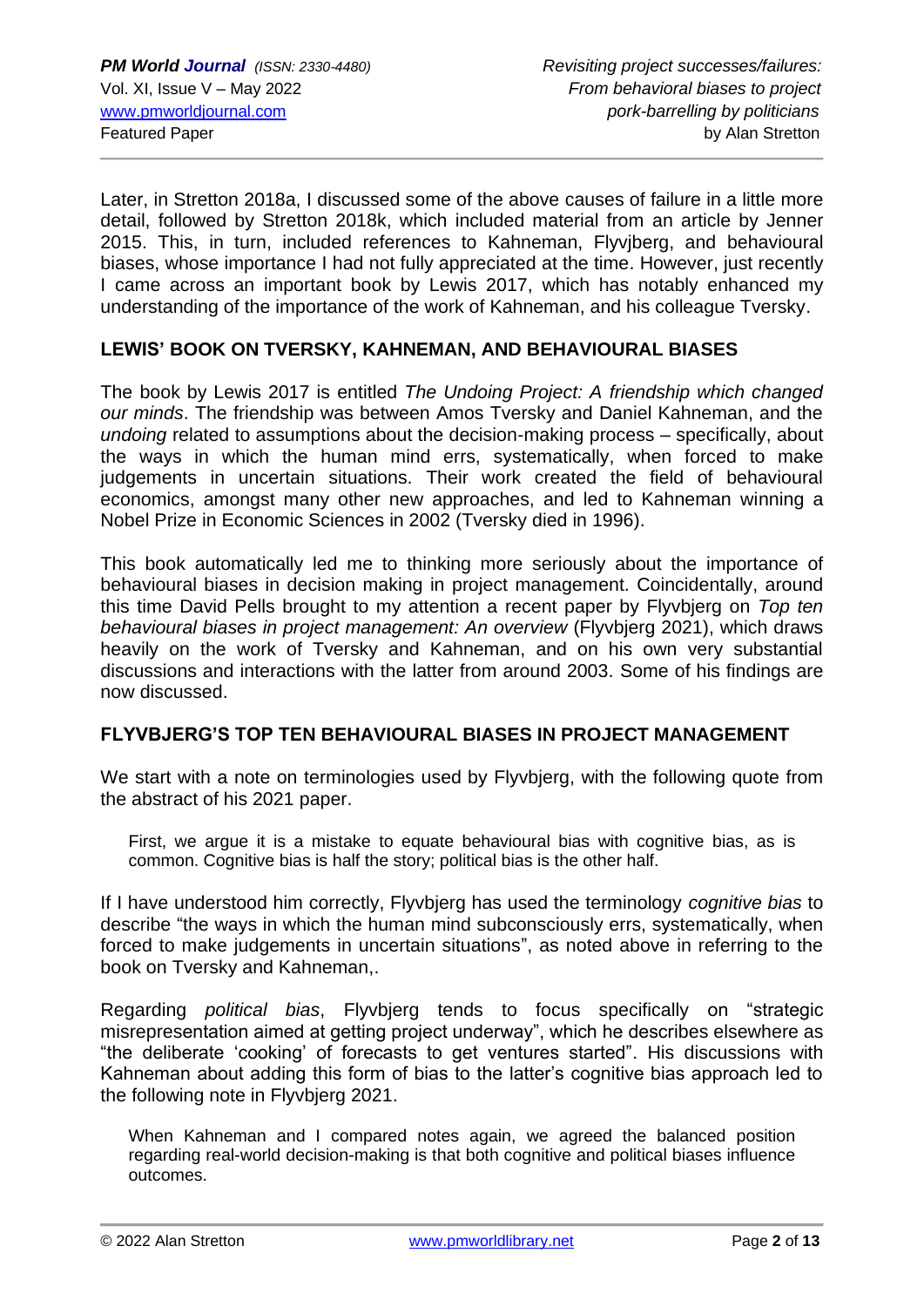Thus, we find that Flyvbjerg's top ten behavioural biases in project management, summarised in Figure 1 below, include both political and cognitive biases.

| <b>NAME OF BIAS</b>    | <b>DESCRIPTION</b>                                                                                                                                                                                              |
|------------------------|-----------------------------------------------------------------------------------------------------------------------------------------------------------------------------------------------------------------|
| 1. Strategic           | The tendency to deliberately and systematically distort or misstate information for strategic purposes.                                                                                                         |
| misrepresentation      | Aka political bias, strategic bias, or power bias                                                                                                                                                               |
| 2. Optimism bias       | The tendency to be overly optimistic about the outcomes of planned actions, incl. overestimation of the<br>frequency and size of positive events and underestimation of the frequency and size of negative ones |
| 3. Uniqueness bias     | The tendency to see one's project as more singular than it actually is                                                                                                                                          |
| 4. Planning fallacy    | The tendency to underestimate costs                                                                                                                                                                             |
| 5. Overconfidence bias | The tendency to have excessive confidence in one's own answers to questions                                                                                                                                     |
| 6. Hindsight bias      | The tendency to see past events as being predictable at the time those event happened                                                                                                                           |
| 7. Availability bias   | The tendency to overestimate the likelihood of events with greater ease of retrieval (availability) in memory                                                                                                   |
| 8. Base rate fallacy   | The tendency to ignore generic base rate information and focus on specific information when making decisions                                                                                                    |
| 9. Anchoring           | The tendency to rely too heavily, or "anchor" on one trait or piece of information when making decisions                                                                                                        |
| 10. Escalation of      | The tendency to justify increased investment in a decision, based on the cumulative prior investment.                                                                                                           |
| commitment             | despite new evidence the decision may be wrong. Also known as the sunk cost fallacy.                                                                                                                            |

## *Figure 1. Top ten behavioural biases in project planning and management. Adapted from Flyvbjerg 2021, Table 1.*

Further, Flyvbjerg suggested that strategic misrepresentation is more likely to be stronger with big, strategic projects than with smaller less strategic projects. He says,

For project planning and management, the following propositions apply:

*Proposition !:* For small projects, with low strategic import and no attention from top management, bias, if present, is likely to originate mainly with cognitive bias, for example, optimism bias.

*Proposition 2:* For big projects, with high strategic import and ample attention from top management , bias, if present, is likely to originate mainly with political bias, for example, strategic misrepresentation, although cognitive bias is also likely to be present.

We now look briefly at optimism bias, before going on to discuss political bias, and then political pork-barrelling.

# **OPTIMISM BIAS AND THE PLANNING FALLACY**

*Optimism bias: The tendency to be overly optimistic about the outcomes of planned actions, including overestimation of the frequency and size of positive events and underestimation of the frequency and size of negative ones (Flyvbjerg 2021)*

Most practicing project managers will be all too familiar with optimism bias, particularly in the form of its subcategory, the *Planning Fallacy: The tendency to underestimate costs –* particularly the tendency to plan according to best-case scenarios, which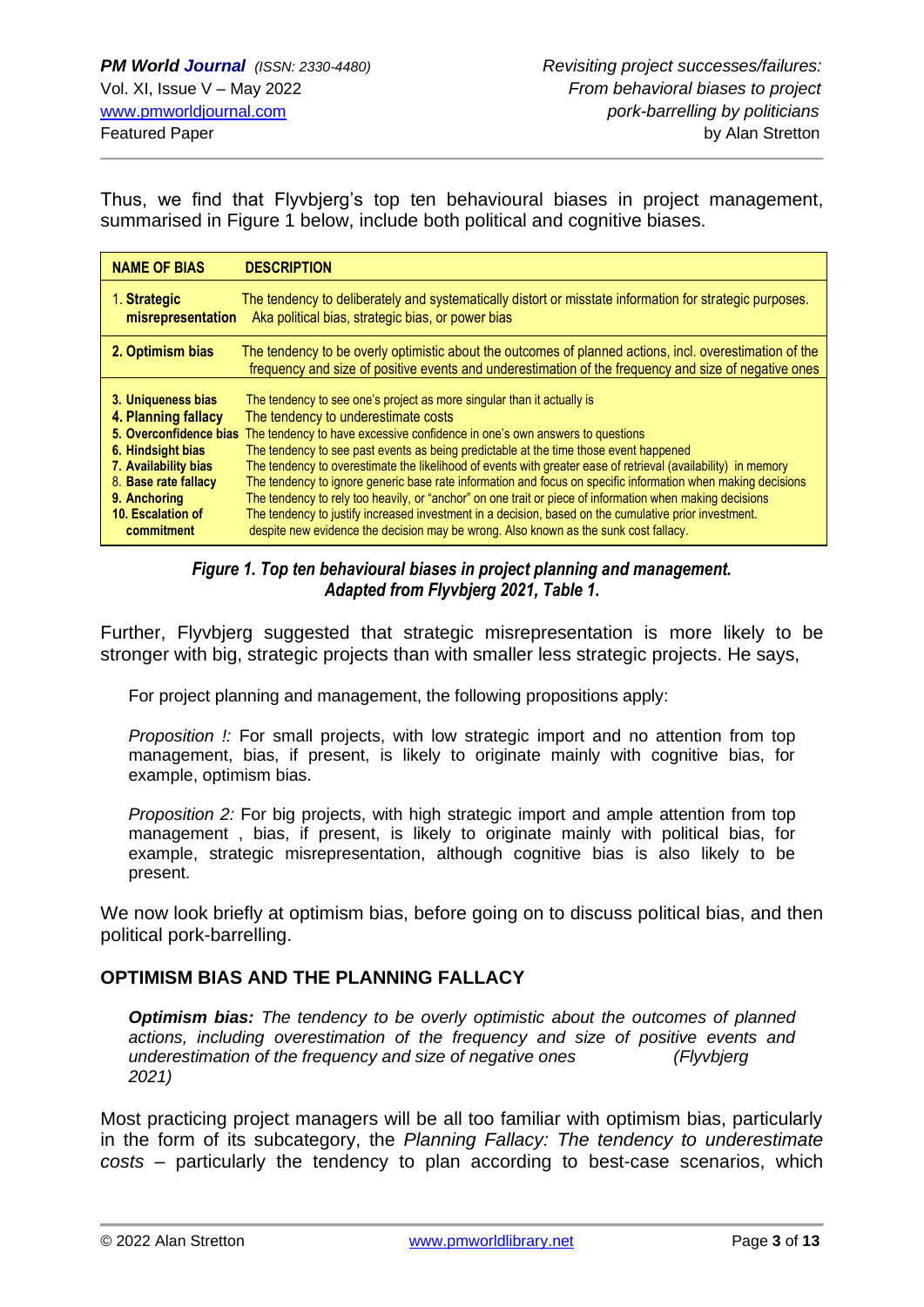Flyvbjerg has called EGAC, for Everything Goes According to Plan. The optimism bias has been frequently discussed in the project management literature, and I have little to add to these basic materials. However, I will add an Australian example.

## **Media coverage of optimism bias on an Australian infrastructure project**

The subject of optimism bias has also found its way into the Australian news media from time to time, generally in relation to transportation infrastructure projects. A comparatively recent example arose here in Sydney, where we had a substantial light rail project which experienced all sorts of trouble, both cost-wise, and time-wise. Smith 2018, a reporter for the *Sydney Morning Herald*, discussed the following problems with business case estimates for this project, as revealed by two different external reviewers.

In February 2014 the *Herald [Sydney Morning Herald]* revealed that a peer review of the business case conducted by Evans & Peck warned that the government had been overly optimistic in its assumptions.

In 2016 …. the NSW Auditor-General reported that cost blowouts in the project were "due to incorrect estimates" in the project's business case produced a year earlier.

Evidently optimism bias and the planning fallacy were alive and well with this project.

#### **Allowing for optimism bias in practice when there is little available historical data**

It is one thing to recognise the ubiquity of optimism bias and the planning fallacy, but it is quite another to work out how to handle it in practice, particularly when there is little available historical data to help.

For example, I spent two of my working years before joining Civil & Civic with a major Australian construction contractor, and a good deal of that time on preparing estimates (bids) in the competitive tendering market. The company had little relevant historical data, so that most of these estimates were developed on Flyvbjerg's EGAC basis. We (with senior managers) would then apply what I called a "foul-up factor" – generally a percentage increase on the EGAC estimate to allow for inevitable foul-ups in practice.

I don't know how our competitors did their estimates, but I do know that we were at the mercy of their circumstances – whether they stuck with their own EGAC estimates, or had different foul-up factors, or made straight-out oversight mistakes in their tenders (which happened quite often), or "bought" the contract at a low price to keep otherwise idle equipment working (also quite frequent), or some other circumstances.

Personally, this period in the estimating and tendering business was great experience for me, but I didn't remain long with that employer, because I didn't want to spend much more of my professional life in an environment in which one had so little control over the above aspects of one's destiny.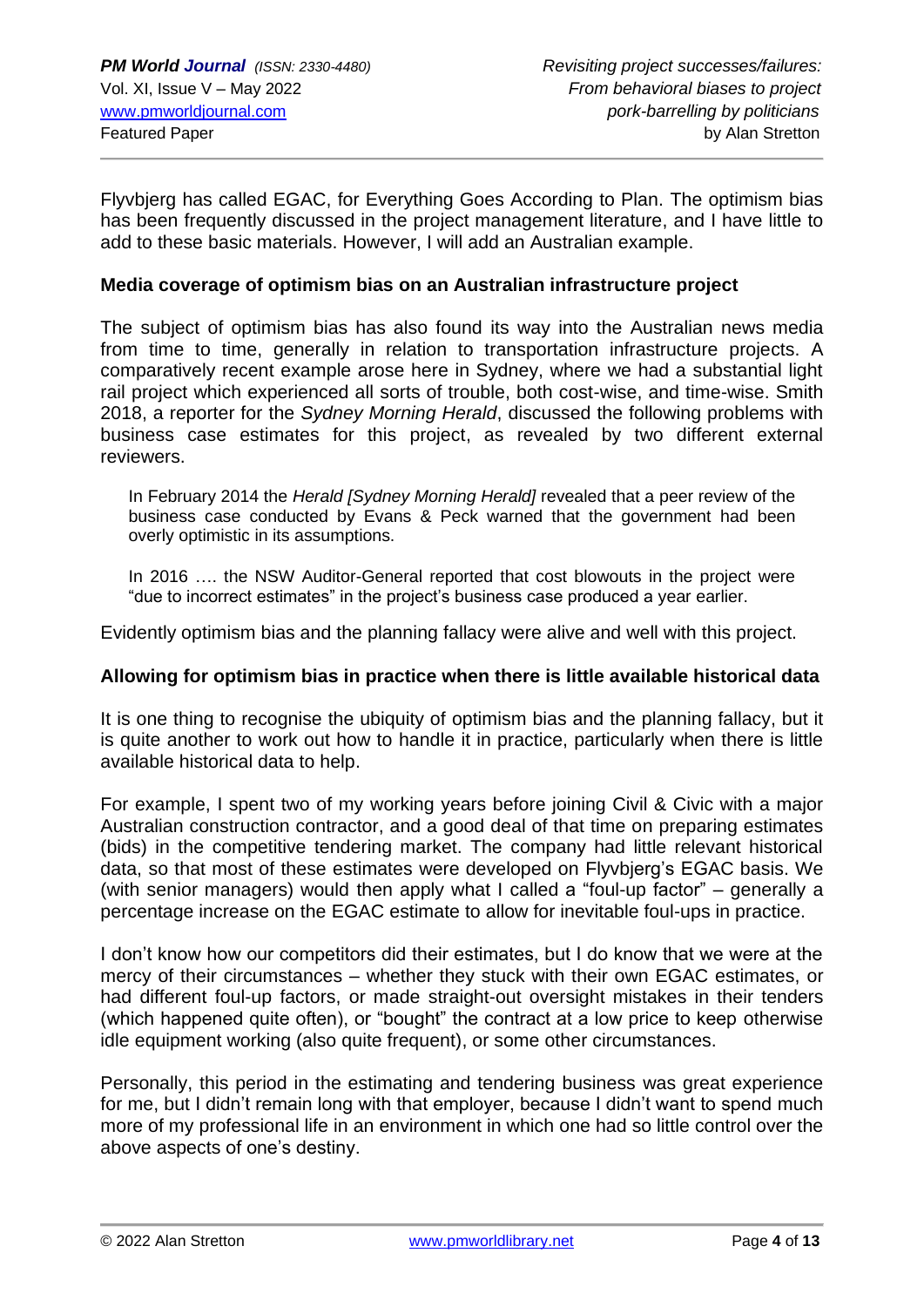I will also note here that Flyvbjerg has suggested using the descriptor *The Planning Fallacy (Writ Large)* to cover a broader understanding of the planning fallacy, which not only covers "the tendency for people to …. underestimate costs, schedules, and risks for planned action", but also includes the tendency of people to "overestimate benefits and opportunities for those actions".

# **STRATEGIC MISREPRESENTATION AND POLITICAL BIAS**

*Strategic misrepresentation: The tendency to deliberately and systematically distort or misstate information for strategic purposes. Aka political bias, strategic bias, or power bias. (Flyvbjerg 2021)*

Other descriptors used in Flyvbjerg 2021 include:

- strategic misrepresentation aimed at getting project underway
- the deliberate 'cooking' of forecasts to get ventures started
- a deliberate deception, and as such, it is lying

## **Research findings on strategic misrepresentation in transportation infrastructure**

Flyvbjerg 2021 discusses research on strategic misrepresentation in transportation infrastructure forecasting by Wachs 2013, who summarises his findings from more than 25 years of scholarship in this area as follows.

"While some scholars believe this [misleading forecasting] is a simple technical matter involving the tools and techniques of cost estimation and patronage forecasting, there is growing evidence that the gaps between forecasts and outcomes are the result of deliberate misrepresentation and thus amount to a collective failure of professional ethics…. Often...firms making the forecasts stand to benefit if a decision is made to proceed with the project".

Flyvbjerg also quotes from a senior consultant who pointed to similar instances of (in this case engineers) misrepresenting forecasts simply to justify the project to go ahead.

I have not been involved in, or had any type of direct knowledge of, these types of deliberate misrepresentations by individuals or organisations that stand to specifically benefit them, so have nothing to add to this particular type of misrepresentation.

# **Other types of strategic misrepresentation by politicians**

However, with another type of case quoted by Flyvbjerg 2021, the reasons for misrepresenting forecasts were more literally political, and can affect a much wider public more directly. Flyvbjerg quotes from French architect Nouvel 2009, as follows.

In France, there is often a theoretical budget that is given because it is the sum that politically has been released to do something. In three out of four cases this sum does not correspond to anything in technical terms. *This was a budget that was made because it could be accepted politically. The real price comes later*. The politicians make the real price public where they want and when they want. (Flyvbjerg's italics).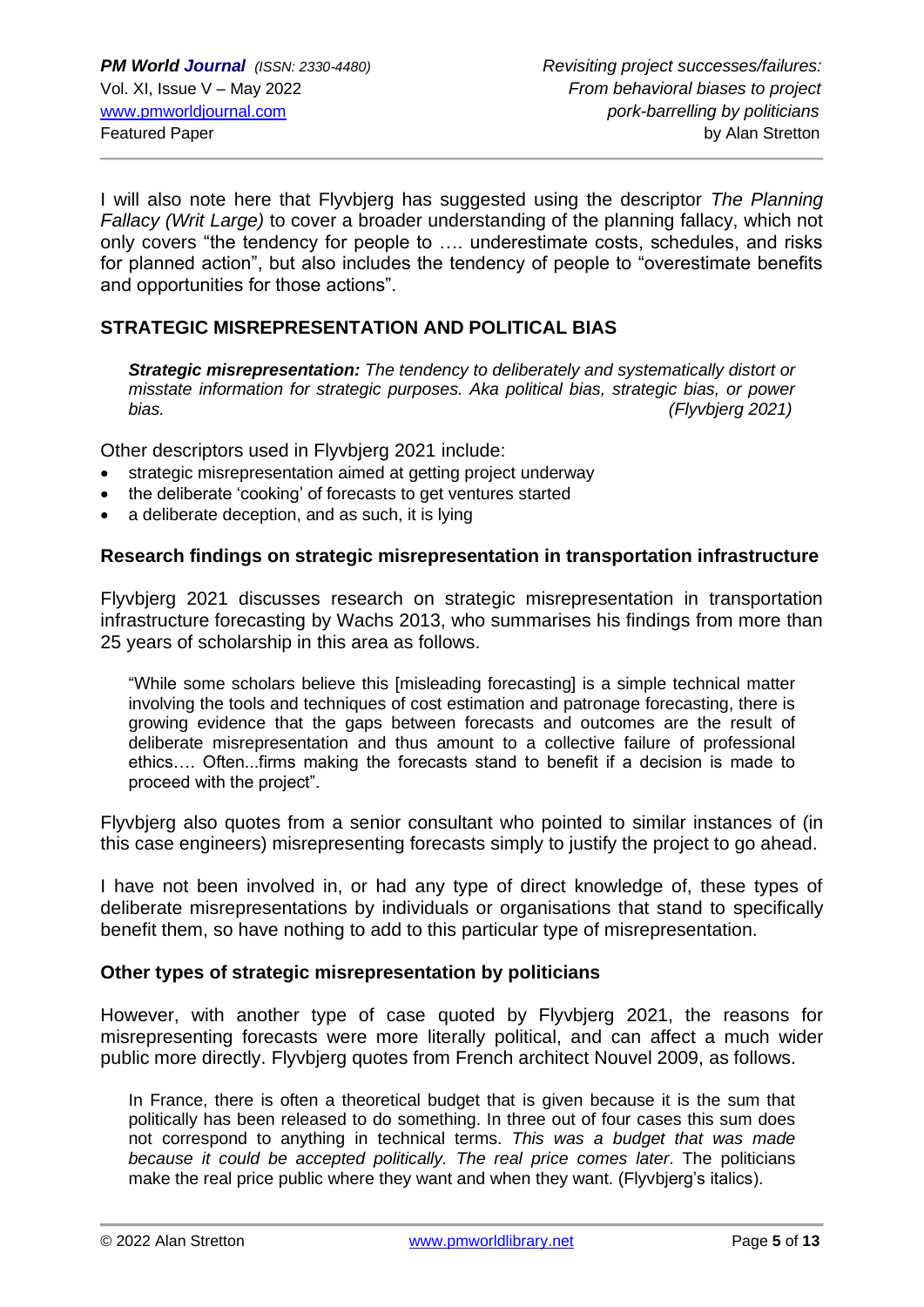This form of misrepresentation goes a long way towards a more extreme form of political bias, which is commonly known as pork-barrelling. Pork-barrel projects are not widely discussed in the project management literature, at least under this particular heading. But they are all too common, and profoundly affect whether the "right" projects – i.e. projects which represent the best value for the public – are chosen.

# **FROM POLITICAL BIAS TO PROJECT PORK-BARRELLING BY POLITICIANS**

*Pork-barrelling: The utilization of government funds for projects designed to please voters or legislators and win votes. (Google)*

I will be primarily discussing the role of projects in political pork-barrelling in Australia – not because I think that such miss-use of public funds is confined to Australia (which it clearly is not), but because I have much more information about, interest in, and concern with, its place in my own back yard.

## **Australian political pork-barrelling with transportation infrastructure promises**

A recent article by Matthew Knott in Sydney's Sun-Herald newspaper addressed porkbarrelling very directly (Knott 2022). He briefly discussed a report by the Grattan Institute, an independent public policy think-tank, on the scale of pork-barrelling, and lack of real accountability by politicians, as follows.

A report by the Grattan Institute released last week [c. 22 March 2022] found Australia had a "long and bipartisan history" of pork-barrelling transport funding.

Just one of the 71 Coalition transport promises worth \$100 million or more at the last election [in 2019] was based in a business case approved by Infrastructure Australia. As for Labor, just two [of] its 61 transport funding announcements made during the 2019 campaign was based on a business case approved by Infrastructure Australia.

Infrastructure Australia is an independent statutory body, established in 2008, to provide independent research and advice to government and industry on projects and reforms relating to investment in Australian infrastructure. However, it is an advisory body only, and has no real "teeth", as the above quotation indicates.

So, we have a situation where most of the projects that politicians are prone to promise during election campaigns have had no credible estimates of cost and/or benefits.

#### **Political commitment to infrastructure projects before full cost/benefit analyses**

It is bad enough to make political promises for projects which have not yet had a proper cost/benefit analysis. But it is so much worse for a politician to formally commit to delivering a project before such an analysis has been made. Yet, in Australia, we find far too many projects being formally committed without credible estimates of costs and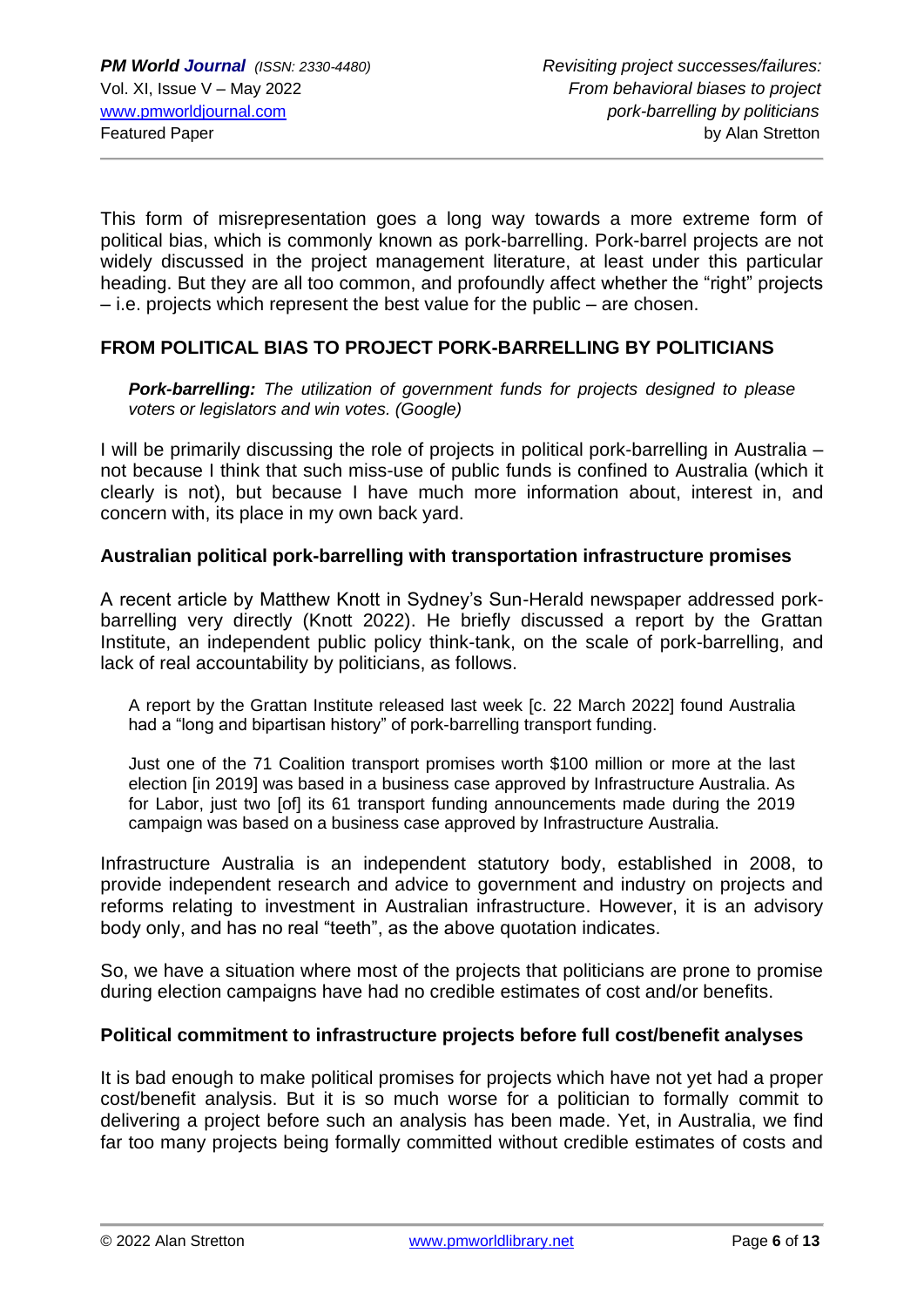benefits. As a previous head of Infrastructure Australia said (quoting from Gittens 2018, reporting on a statement from its outgoing head, Philip Davies, in July 2018),

"….too often, we see projects being committed to before a business case has been prepared, a full set of options have been considered, and rigorous analysis of a potential project's benefits and costs has been undertaken".

#### **Political pork-barrelling via biased allocations to marginal electorates**

As Charles 2022 explains, the present Australian government has developed ways to facilitate political pork-barrelling on rather a substantial scale, as follows

The [Australian] High Court has made it clear that the [parliamentary] executive does not have free reign to spend public money as its members wish and that the executive must, with rare exceptions, have statutory authority for its spending. The [present] government has developed programs and grant schemes under which vast amounts of public money are spent, in an attempt to avoid the requirement of obtaining statutory authority.

Charles goes on to discuss three examples of the latter, as follows.

#### • *The Australian Sports Commission: The "sports rorts"*

We have actually had two of these in the past thirty years. The most recent was in 2019, valued at approx. \$100 million, described by Charles 2022 as follows

The sports rorts were exposed by the auditor-general in a report published in January 2020. That report said that the Australian Sports Commission had prepared wellstructured guidelines with transparent weightings but the [Sports] minister's office disregarded these and began its own assessment focussing on marginal electorates. Professor A. J. Brown, a board member of Transparency International, said of the sports program: "Fundamentally it is corruption. What has happened here is corruption."

There was a very similar case in 1993 (when the present opposition party was in power), which led to the resignation of the (then) Sports Minister. Both scandals have been widely publicised and criticised.

#### • *The National Car Park Fund: The "car park rorts"*

Charles 2022 followed his discussion of the "sports rorts" with the following note on what was dubbed the "car park rorts", which combined biased allocation with lack of cost-benefit analyses, valued at approximately \$660 million.

This was followed by a second report of the auditor-general in mid-2021. The Coalition's Urban Congestion Fund was set up to increase traffic network safety and efficiency. …… Under the National Car Park Fund, 47 projects were selected, half of them allocated on a single day – the day before Morrison called the 2019 election.

All were in vulnerable seats, there were no merit or eligibility criteria, no cost-benefit analyses and no significant consultation …..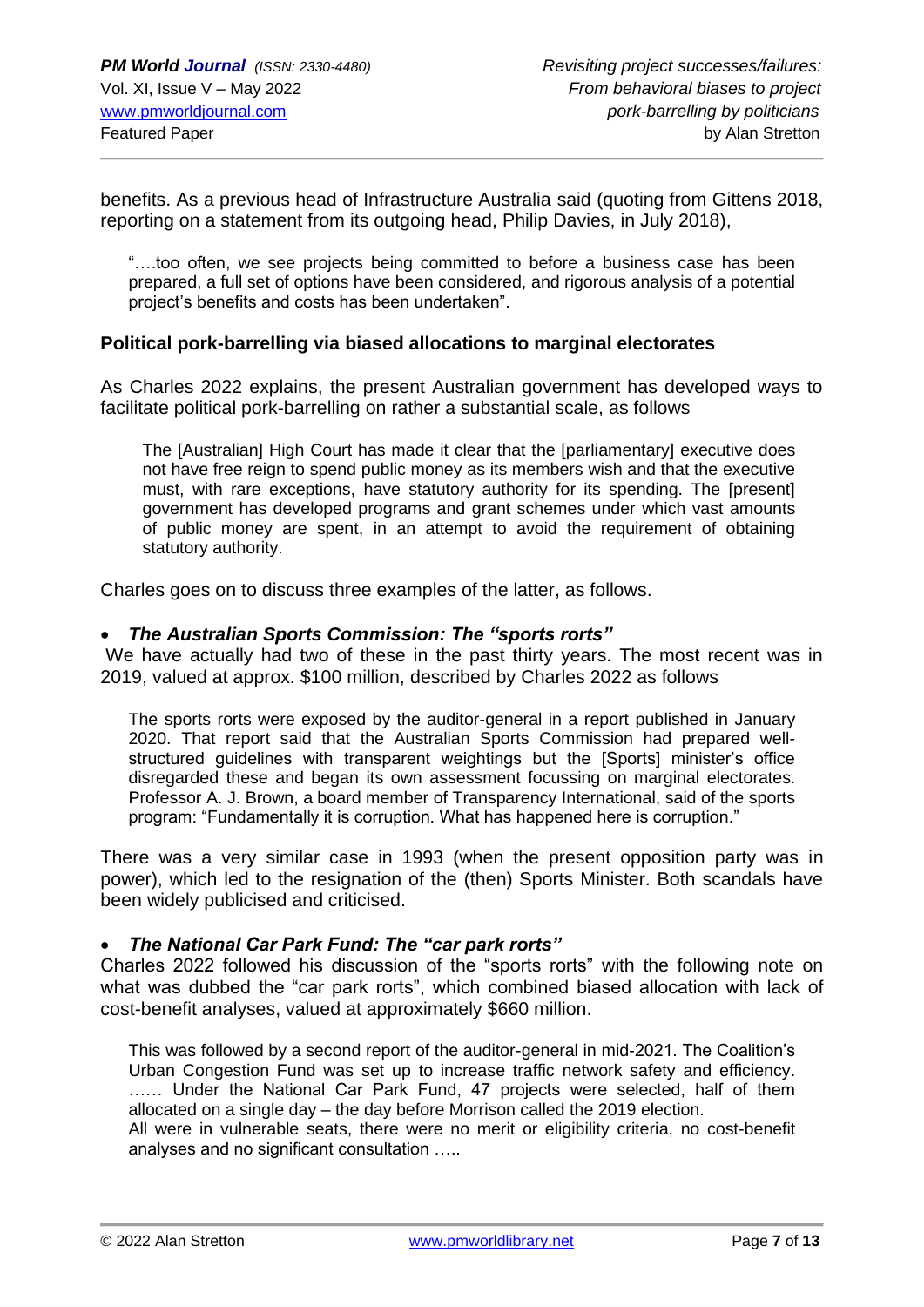## • *The Safer Community Fund*

Finally, Charles cites a third such scheme, valued at approximately \$184 million.

In February this year, a third report of the auditor-general concluded yet another example of a party-politically biased federal grants program was the \$184 million Safer Community Fund, set up in 2016. The report said that grants made under this program also favoured government-held seats, and that decisions were often made without clear and recorded justifications.

Summarising the above, Charles wrote:

These three examples of political corruption alone total some \$944 million, and the Coalition had many other such programs. …….

Pork barrelling is not only political corruption, it is a breach of the rule of law and an assault on our democracy - ……

The first two examples in particular have been lively topics in the Australian media in recent times, and there are likely to be others to follow – particularly at the time of writing, when we are in formal campaign mode for an Australian parliamentary election on May 21.

There have been some quite high-level recommendations about rectifying this situation on pork-barrelling activities, particularly with infrastructure projects, as now discussed.

#### **Proposals for removing such infrastructure project decisions from politicians**

I will now quote further from Knott 2022, who discusses the viewpoints of a retiring MP (Member of Parliament), John Alexander, on this subject. This is particularly relevant, as Alexander was chair of the House of Representatives Standing Committee on Infrastructure, Transport and Cities (until the election was called in April 2022), and therefore in an informed position to discuss pork-barrelling in these contexts.

#### • *An independent authority for infrastructure funding and allocation?*

Knott 2022 reported on Alexander's viewpoints as follows.

[Australian] Politicians are so addicted to using infrastructure spending by buy votes that responsibility for nation-building projects should be taken out of their hands and assigned to an independent authority, departing Liberal MP [Member of Parliament] John Alexander says.

Alexander expanded on the need for, and nature of, such an independent authority, as follows (Knott 2022).

Mr Alexander – chair of the House of Representatives Standing Committee on Infrastructure, Transport and Cities – said he supported a proposal by the Reserve Bank governor Philip Lowe to run major infrastructure funding like monetary policy, at arms length from the government. Ministers would still need to sign off on projects, he said, but non-partisan experts would be responsible for deciding which major projects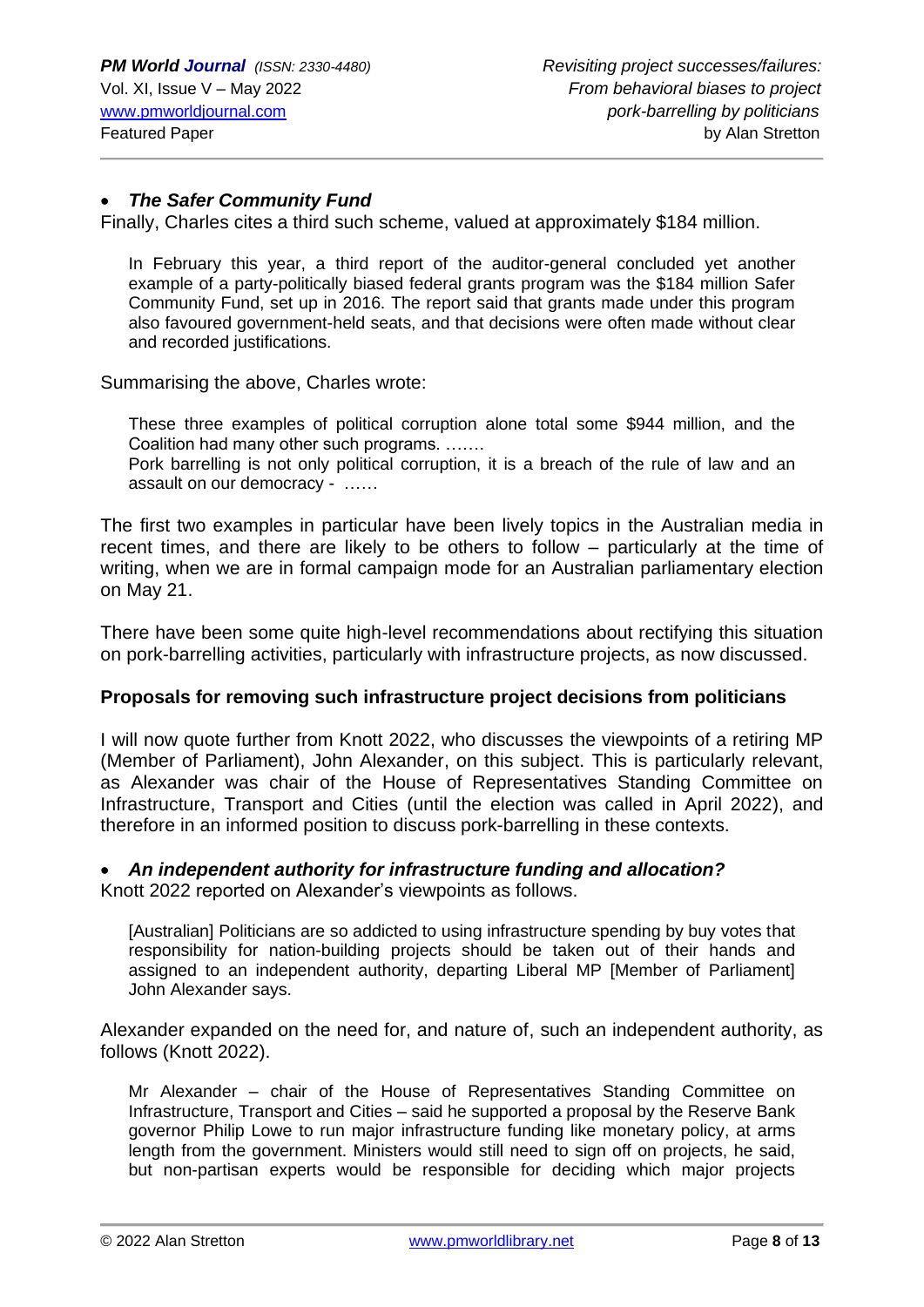deserved funding. This would give voters faith [that] infrastructure projects were based on the national interest rather then short-term political calculations, he said.

"There needs to be an independent authority that does the long-term planning so it's not piecemeal, ad hoc, and used as a political bargaining chip", Mr Alexander said.

## • *Beefing up Infrastructure Australia?*

He [Alexander] said that Infrastructure Australia, established in 2008 to advise the government on infrastructure funding, has "no weight at all" and should be significantly beefed up.

## • *A national integrity commission?*

The current government promised to establish a national integrity commission, but developed what Charles 2022 described as a "sham", and a "useless and contemptible model" - in other words, a model with no effective "teeth" to investigate and expose corruption in the interests of the community, let alone put an end to it (including the types of scandals identified above). According to Charles,

The [current] opposition and most crossbenchers have made it clear that they seek an effective integrity commission, not the sham that is proposed by the Morrison government.

So, what actually happens will depend on who wins the election, and on what actions the winning party actually takes to establish a national integrity commission. If the latter is established, then perhaps some specific initiatives for an independent infrastructure body might also be facilitated. But few of us are holding our breath on such outcomes. Personally, I still have problems with believing parliamentarians are likely to pass legislation that so dramatically curtails their propensity to use pork-barrelling to feather their own political nests. But I hope I'm wrong.

Summarising the above, we have moved from examples of political bias in the forms of inadequate cost/benefit analysis – ranging from deliberately falsified to none at all – to political pork-barrelling via biased allocations to marginal electorates; and also a variety of mixes of the two. This substantially extends the range of behavioural biases in the project context from those discussed by Flyvbjerg into projects involved in the legally contentious pork-barrelling processes favoured by so many Australian politicians.

#### **Where does project management stand re project pork-barrelling by politicians?**

The answer to this question would appear to depend on which sector of the project management domain you are talking about. I have been told quite directly by certain project managers in supplier organisations that it doesn't matter to them whether the pork-barrelled project is poor value to the community or not. My personal position is that I am only interested in delivering projects which represent good value to the users – simply because the latter is the basic reason why I have devoted a good deal of my life to projects and their management in the first place – i.e. to help contribute something positive to society. However, as individuals, few of us are in positions to influence how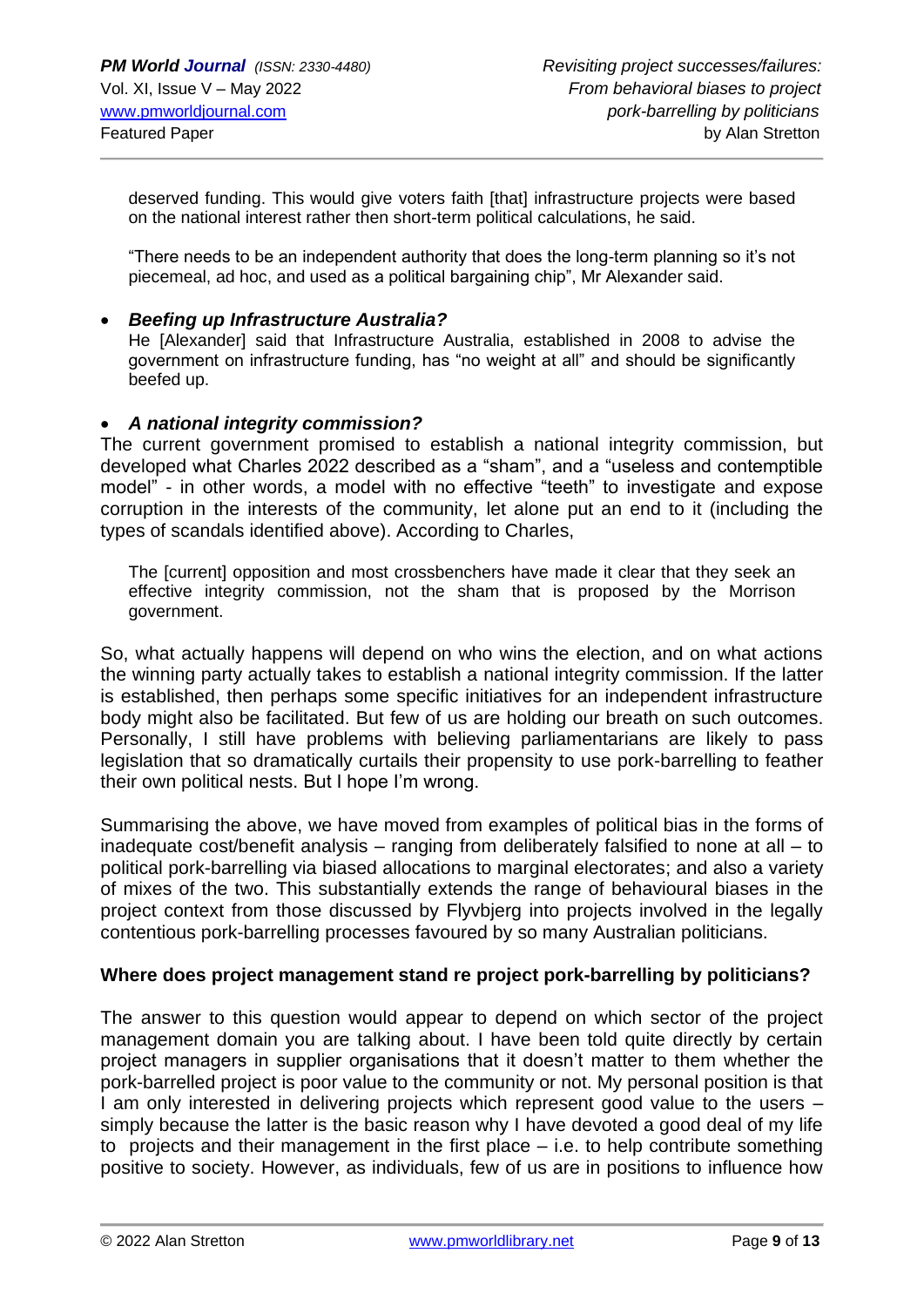politicians behave. It seems to me that only collective public pressure on politicians has any chance of influencing them.

This rather naturally moves us on to consider whether our representative project management institutes, associations and the like might be able to influence politicians in this context. I am not sure if they could do much on their own – even if they saw this as a priority – but in combination with similar bodies representing other disciplines and other interested groups, perhaps they could. I don't see this happening any time soon in the Australian context, but this situation could change quite dramatically if a national integrity commission were to be established in this country.

# **SUMMARY/DISCUSSION**

This article emerged from a comparatively recent recognition that I had not previously appreciated the importance of behavioural biases in project management decision making, and project success/failure. I first briefly discussing Lewis' book on Tversky and Kahneman's work on behavioural bias, and then a recent overlapping paper by Flyvbjerg, in which he listed his top ten behavioural biases in project management.

I started with Flyvbjerg's optimism bias, and its subcategory, the planning fallacy, and exampled a Sydney infrastructure project for which two different reviewing bodies had publicly nominated optimistic assumptions and incorrect estimates as the causes for the actual cost and time blowouts. I also briefly discussed my own experience in allowing for optimism bias when tendering for construction projects.

I then turned to Flyvbjerg's top category, strategic misrepresentation and political bias, drawing first some of his own examples, before moving on to a more extreme form of political bias which is not often discussed under the title I used, namely project porkbarrelling by politicians. This has been the most prominent theme of this article.

I first quoted from a recent newspaper article on a long history of pork-barrelling, notably in transportation infrastructure, by both sides of Australian politics, and particularly the absence of any credible cost or benefits forecasting for most of the multitude of projects that politicians are prone to promise during election campaigns.

Moving beyond promised projects to committing to them, I recorded an observation of a former head of Infrastructure Australia that, all too often, projects were committed to "before a business case has been prepared, a full set of options have been considered, and rigorous analysis of a potential project's benefits and costs has been undertaken".

I then moved on to discuss newspaper reports of political pork-barrelling in Australia via biased allocations to marginal electorates, and three very prominent examples:

- The Australian Sports Commission: The "sports rorts" (approx. \$100 million)
- The National Car Park Fund: The "car park rorts" (approx. \$660 million)
- The Safer Community Fund (approx, \$184 million)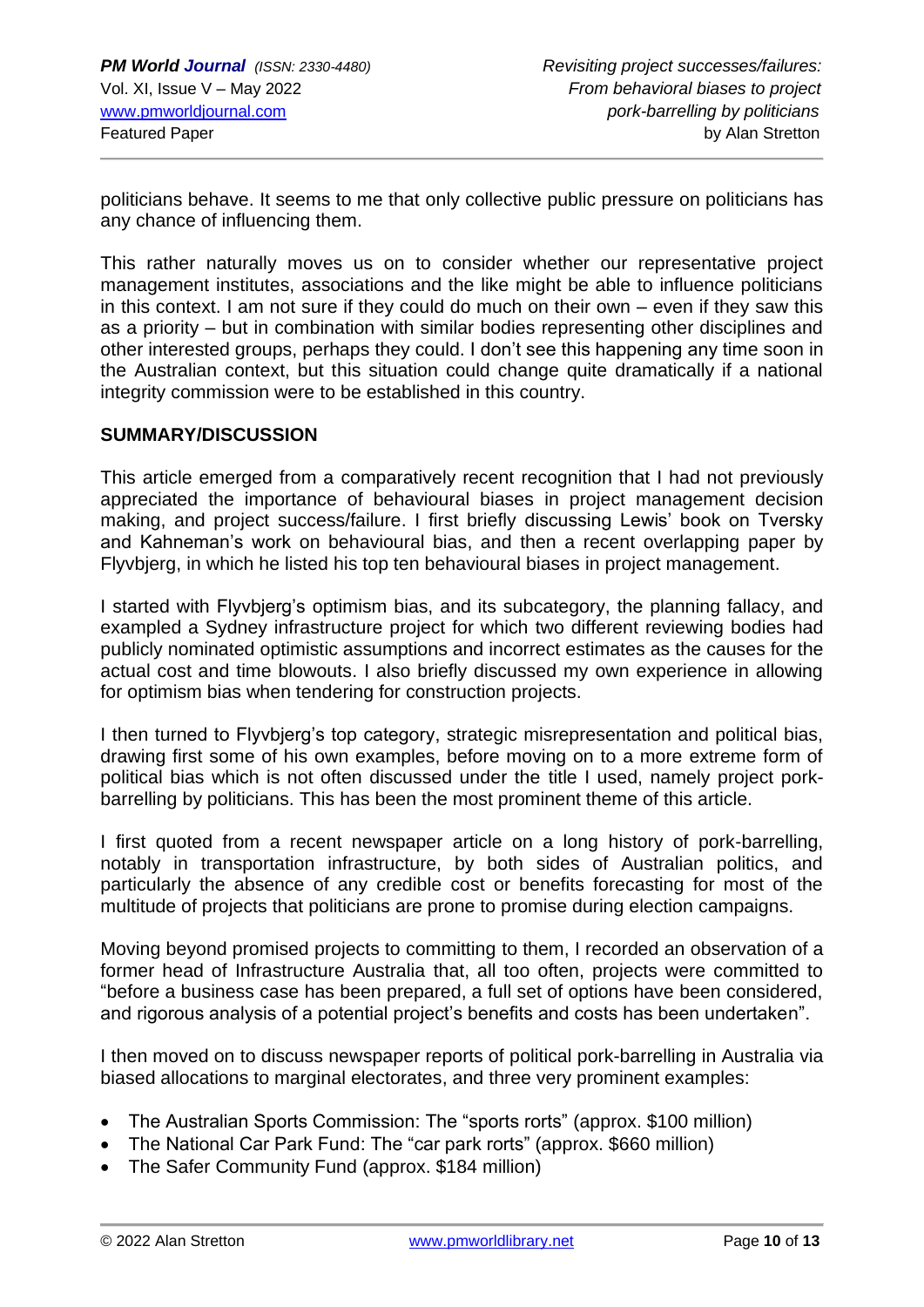It was then noted that these examples of political pork-barrelling, which total some \$944 million, are only three of many other existing programs. Most of these, and particularly the "car park rorts", involve a high proportion of infrastructure-type projects.

We then discussed proposals which have been put forward for removing decisions on infrastructure project from politicians, or otherwise regulating them. These included

- An independent authority for infrastructure funding and allocation
- Beefing up Infrastructure Australia
- A national integrity commission

The latter is the most widely discussed issue in the public domain at the present time. However, how this develops depends on the results of the upcoming election, and what the elected party actually does in progressing this key issue.

Finally, I asked the question as to where project management stands in relation to influencing project pork-barrelling by politicians. I concluded that the only way that this might happen would be if our project management representative bodies were able to act in unison with similar bodies representing other disciplines and other interested groups in attempting to influence the political scene at large.

Overall, I have tried to indicate how important behavioural bias can be in the context of helping determine project successes and failures, and have particularly focused on the (as yet) unresolved problem of certain types of unconstrained project pork-barrelling by politicians, particularly in the context of major Australian infrastructure projects. I have spent some time on the latter simply because they are only marginally covered in the strategic misrepresentation and political bias section discussed earlier.

It is also noted that I have restricted discussion of examples of pork-barrel projects to the Australian scene. I know that they also happen elsewhere, but do not have sufficient knowledge to comment on the situation in other countries. But I certainly hope that they have much stronger checks and balances than we do, and that these are effective in restricting the extent to which their politicians are allowed to misuse public funds in pork-barrelling exercises.

All these types of project-related behavioural biases, and their extension into project pork-barrelling, are broadly concerned with choosing the "right" project (and with "right" ways of choosing the "right" project!). This is still a somewhat neglected area in the project management literature, but a critically important one – because what is the ultimate utility of doing the project "right", if it is not the "right" project in the first place?

It seems to me that we still have a long way to go in properly addressing this question, and in broadening our vision and practice of project management accordingly.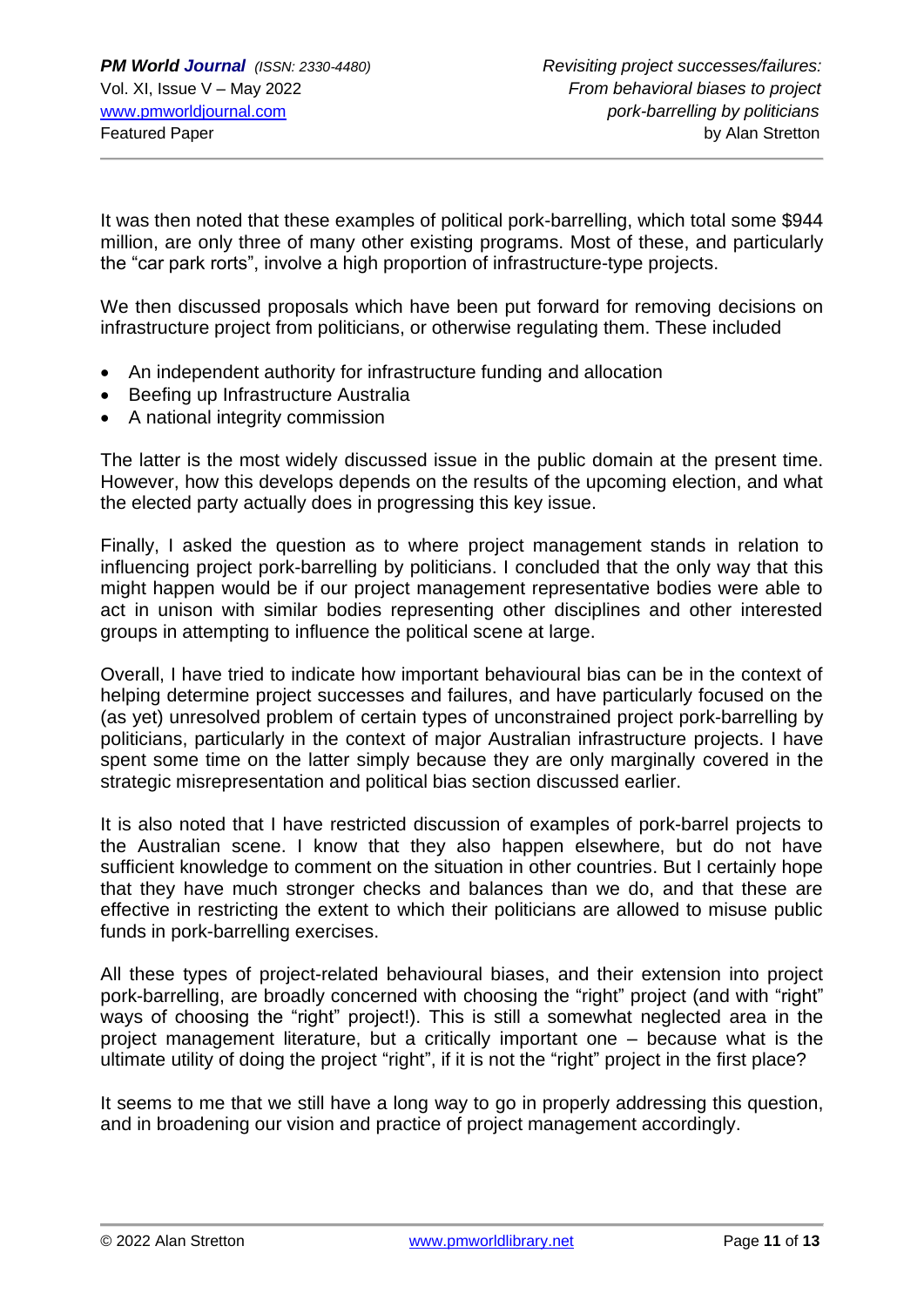# **REFERENCES**

CHARLES, Stephen (2022). Holding PM over a pork barrel. *The Sun-Herald,* April 17, p. 37.

COOKE-DAVIES, Terry (2004). Project success. In *The Wiley Guide to Managing Projects, Eds Peter W G Morris & Jeffrey K Pinto,* Hoboken, NJ; John Wiley & Sons. Chapter 5, pp 99-122.

FLYVBJERG, Bent (2021), Top ten behavioural biases in project management. An overview. *Project Management Journal,* Vol 52(6), 531-546.

FLYVBJERG B., K. METTE, H. SKAMRIS & L. B. SOREN (2005). How (in)accurate are demand forecasts in public works projects. *Journal of the American Planning Association,* Vol. 71, No. 2, Spring.

GITTINS, Ross (2018). Why so much money is wasted on the wrong infrastructure. *Sydney Morning Herald,* July 30, p. 23.

JENNER, Stephen (2015). Why do projects 'fail' and more to the point what can we do about it? *PM World Journal,* Vol. IV, Issue III, March. [https://pmworldlibrary.net/wp](https://pmworldlibrary.net/wp-content/uploads/2015/03/pmwj32-mar2015-Jenner-why-do-projects-fail-Featured-Paper.pdf)[content/uploads/2015/03/pmwj32-mar2015-Jenner-why-do-projects-fail-Featured-Paper.pdf](https://pmworldlibrary.net/wp-content/uploads/2015/03/pmwj32-mar2015-Jenner-why-do-projects-fail-Featured-Paper.pdf)

KNOTT, Matthew (2022). Too much pork-barrelling, says MP. *The Sun-Herald,* March 27, p. 8.

LEWIS, Michael (2017). *The undoing project: A friendship that changed our minds.* New York, NY; Norton

NOUVEL, J. (2009). Interview in *Weekendavison,* Copenhagen, January 16, p. 4 (DR-Byen)

SMITH, Alexandra (2018). Light rail warnings ignored. *Sydney Morning Herald,* August 5, pp. 1- 2.

STRETTON, Alan (2018k). Responsibilities for "project" successes/failures? *PM World Journal*, Vol. VII, Issue XI, November. [https://pmworldlibrary.net/wp-content/uploads/2018/11/pmwj76-](https://pmworldlibrary.net/wp-content/uploads/2018/11/pmwj76-Nov2018-Stretton-responsibilities-for-project-successes-failures.pdf) [Nov2018-Stretton-responsibilities-for-project-successes-failures.pdf](https://pmworldlibrary.net/wp-content/uploads/2018/11/pmwj76-Nov2018-Stretton-responsibilities-for-project-successes-failures.pdf)

STRETTON, Alan (2018a). Relating causes of project failure to an organizational strategic business framework. *PM World Journal*, Vol. VII, Issue I, January. [https://pmworldlibrary.net/wp-content/uploads/2018/01/pmwj66-Jan2018-Stretton-relating](https://pmworldlibrary.net/wp-content/uploads/2018/01/pmwj66-Jan2018-Stretton-relating-project-failures-to-strategic-framework-featured-paper.pdf)[project-failures-to-strategic-framework-featured-paper.pdf](https://pmworldlibrary.net/wp-content/uploads/2018/01/pmwj66-Jan2018-Stretton-relating-project-failures-to-strategic-framework-featured-paper.pdf)

STRETTON Alan (2015e). Project Successes and Failures Series (6): Summaries and postscripts on this series on project successes and failures. *PM World Journal*, Vol. IV, Issue V, May. [https://pmworldlibrary.net/wp-content/uploads/2015/05/pmwj34-May2015-Stretton](https://pmworldlibrary.net/wp-content/uploads/2015/05/pmwj34-May2015-Stretton-summaries-and-post-scripts-success-failure-series-6.pdf)[summaries-and-post-scripts-success-failure-series-6.pdf](https://pmworldlibrary.net/wp-content/uploads/2015/05/pmwj34-May2015-Stretton-summaries-and-post-scripts-success-failure-series-6.pdf)

STRETTON, Alan (2014j). Project Successes and Failures Series (1): Some deficiencies in data on project successes and failures. *PM World Journal*, Vol. III, Issue XII, December. [https://pmworldlibrary.net/wp-content/uploads/2014/12/pmwj29-dec2014-Stretton-some-data](https://pmworldlibrary.net/wp-content/uploads/2014/12/pmwj29-dec2014-Stretton-some-data-deficiencies-successes-failures-Series-Article1.pdf)[deficiencies-successes-failures-Series-Article1.pdf](https://pmworldlibrary.net/wp-content/uploads/2014/12/pmwj29-dec2014-Stretton-some-data-deficiencies-successes-failures-Series-Article1.pdf)